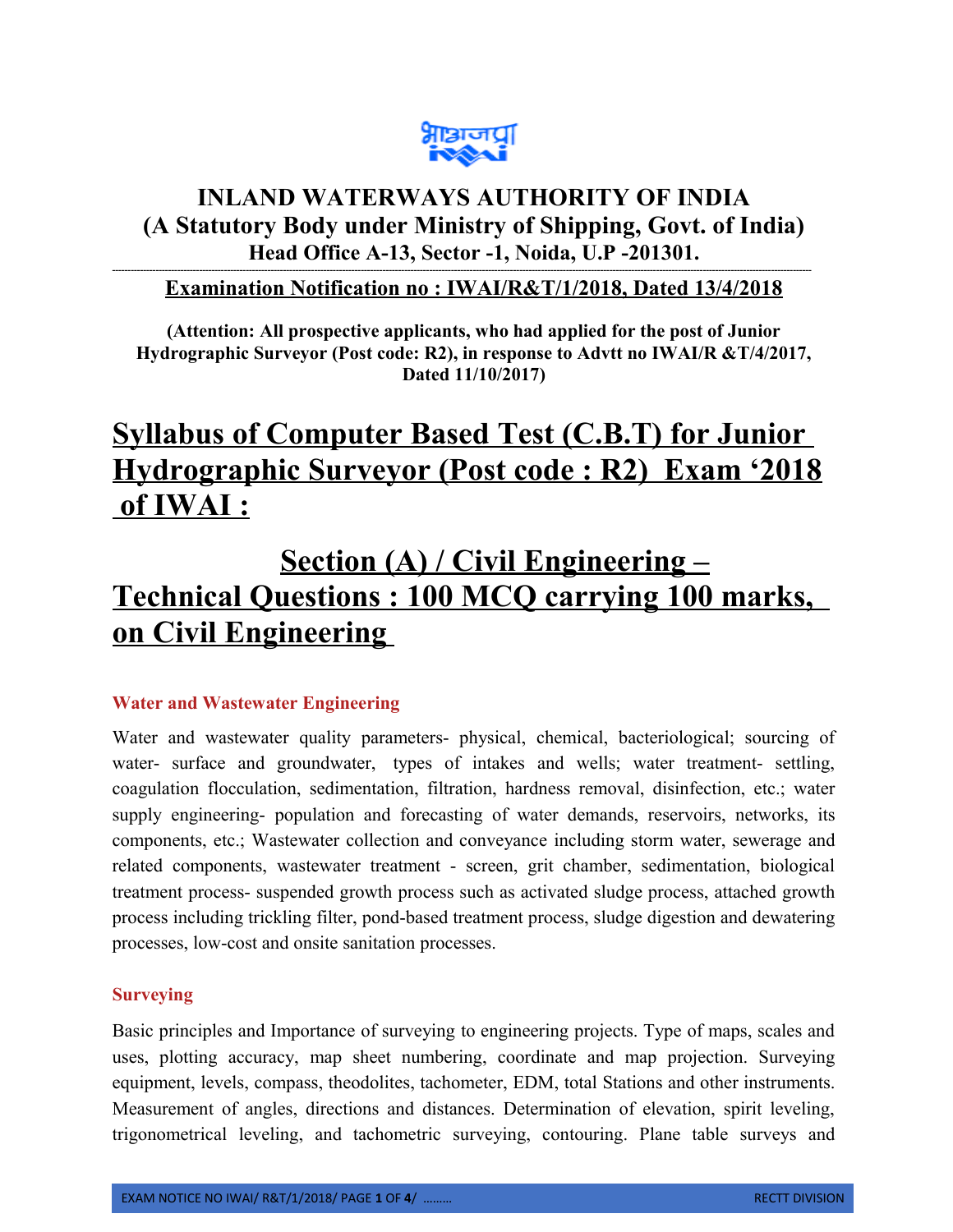mapping. Methods of control establishment, traversing, triangulation, adjustment of survey measurements, computation of coordinates.

#### **Geotech**

Physical properties of soils: three phase relationships, GSD, Classification; Compaction: clay mineral, compaction tests, field compaction; Capillarity, permeability and seepage: Determination of permeability (laboratory and field tests), permeability in stratified soils, flow nets, confined and unconfined flows, piping; Compressibility and consolidation: concepts related to 1-D consolidation, coefficient of consolidation, 3-D consolidation, vertical sand drains; Shear strength of soils: Principle of effective stress, Mohr-Coulomb failure criterion, direct shear test, unconfined compression test, Triaxial shear test : consolidated drained, consolidated undrained, unconsolidated undrained, vane shear test, shear strength of clays and sands, critical void ratio, stress path, pore-pressure coefficient; Soil exploration; Earth pressure and retaining walls (Rankine and Coulomb's earth pressure theories); Shallow foundations: bearing capacity and settlement, Stresses below foundations; Sheeting and bracing of foundation excavation; Pile foundations: load carrying capacity of individual and group of piles, settlement; Well foundations: methods of construction, tilt and shift, bearing capacity and settlement, lateral stability of well foundation; Stability analysis of slopes: infinite slopes, method of slices and Bishop's simplified method.

#### **Transportation**

Road and Highway Planning in India; Alignment fixing and surveys; Geometric design of roads and highways - factors affecting, cross-sectional elements, sight distances, horizontal alignment design, vertical alignment design, pedestrian and bicycle facility; Access control; Traffic Engineering - Traffic flow characteristics and their relationships, traffic volume studies, speed studies, delay and travel time studies, parking studies and accident studies and analysis; Traffic control devices - Signs, Markings, Signals, specifications and design process, channelization, types of intersections, types of maneuvers; Capacity of roads - urban roads and rural highways; Road Materials - Soil, Aggregates and bitumen, tests and specifications; Pavements - Flexible and rigid pavements, design factors and concept, IRC design procedure for flexible and rigid pavements

#### **Structures**

**Strength of Material:** Analysis of stress and strains, Axially loaded members, Mechanical properties, Stress transformation, Members subjected to torsional loads, Members subjected to flexural loads, Bending moment and shear force in beams, Bending stress and shear stresses in beams, Deflection in beams, Moment area method, Buckling of column, Unsymmetrical bending and shear canter.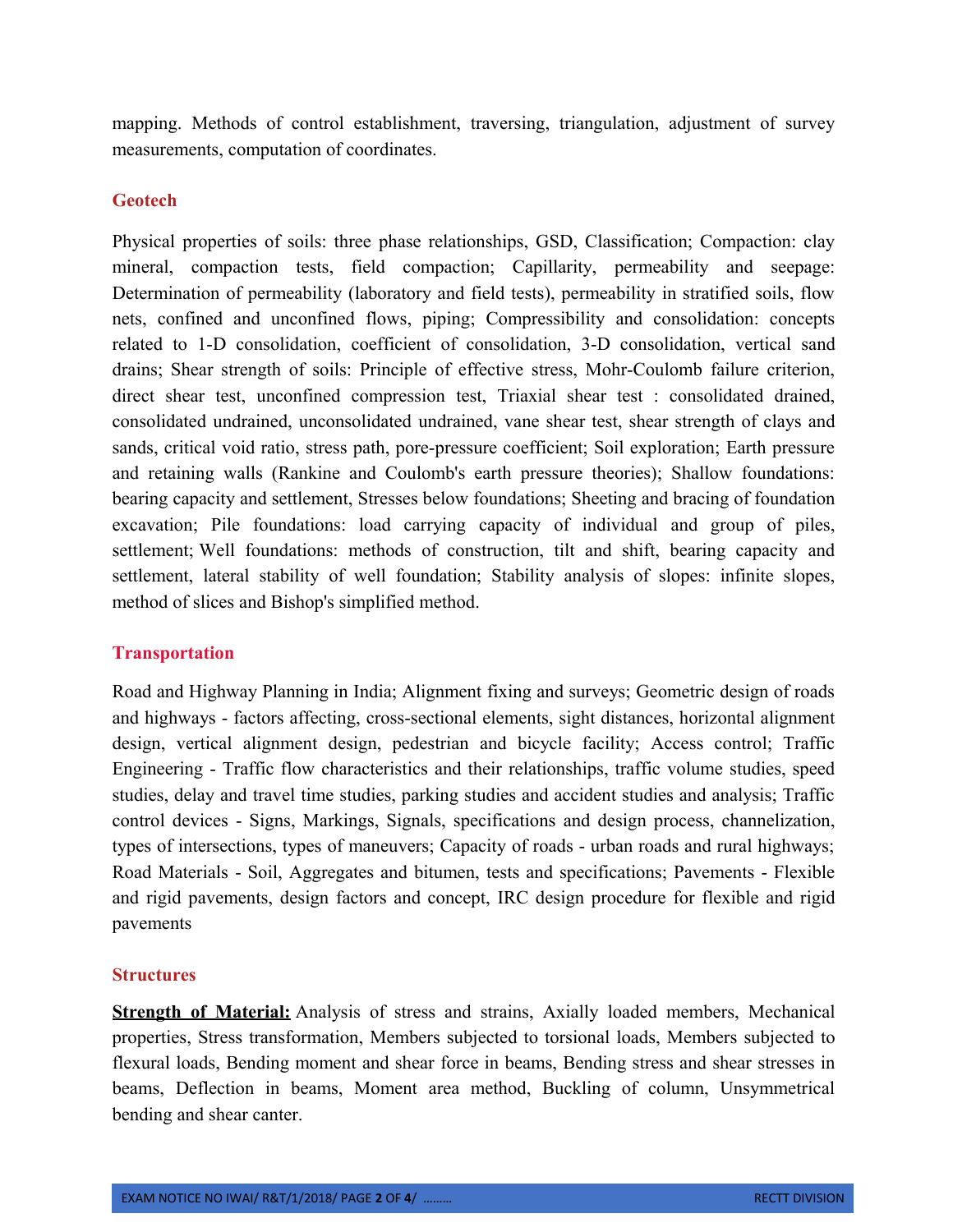**Design of Concrete elements:** Concrete technology, Concepts of working stress and limit state design, Design of beams in flexure, Design for torsion, Design of slabs, Design of compression members, Design of footing, prestressed concrete

**Structural Analysis:** Degree of indeterminacy, Analysis of statically determinate and indeterminate members, Analysis of three and two hinged arch, Moment distribution method, Slope deflection method, Theorem of three moments, Flexibility method, Matrix displacement method, Moving load analysis, Castigliano's theorem, Conjugate beam method, Unit load method, Plastic analysis,

**Design of steel elements:** Concepts of limit state design, Bolted connection (ordinary and High strength friction grip), Bracket connection, Design of tension member, Design of compression member, Built of column, Colum base, Design of beams (Laterally supported and unsupported), Design of purlin, Gantry girder, Plate girder

**Building materials and construction:** Bricks, Cement, Mortar, Steel

### **Hydraulics**

**Fluid Mechanics**: Properties of fluids, fluid statics; Continuity, momentum, energy and corresponding equations; Potential flow, applications of momentum and energy equations; Laminar and turbulent flow; Flow in pipes, pipe networks; Concept of boundary layer and its growth.

**Hydraulics**: Forces on immersed bodies; Flow measurement in channels and pipes; Dimensional analysis and hydraulic similitude; Kinematics of flow, velocity triangles; Basics of hydraulic machines, specific speed of pumps and turbines; Channel Hydraulics - Energydepth relationships, specific energy, critical flow, slope profile, hydraulic jump, uniform flow and gradually varied flow

**Hydrology**: Hydrologic cycle, precipitation, evaporation, evapo-transpiration, watershed, infiltration, unit hydrographs, hydrograph analysis, flood estimation and routing, reservoir capacity, reservoir and channel routing, surface run-off models, ground water hydrology - steady state well hydraulics and aquifers; Application of Darcy's law.

**Irrigation & Hydraulic structures**: Duty, delta, estimation of evapo-transpiration; Crop water requirements; Design of lined and unlined canals, head works, Design of weirs/barrage on permeable foundation; Types of irrigation systems, irrigation methods; Water logging and drainage; Canal regulatory works, cross-drainage structures, outlets and escapes, gravity and embankment dams, spillways.

………………………………………………………………………………………………..